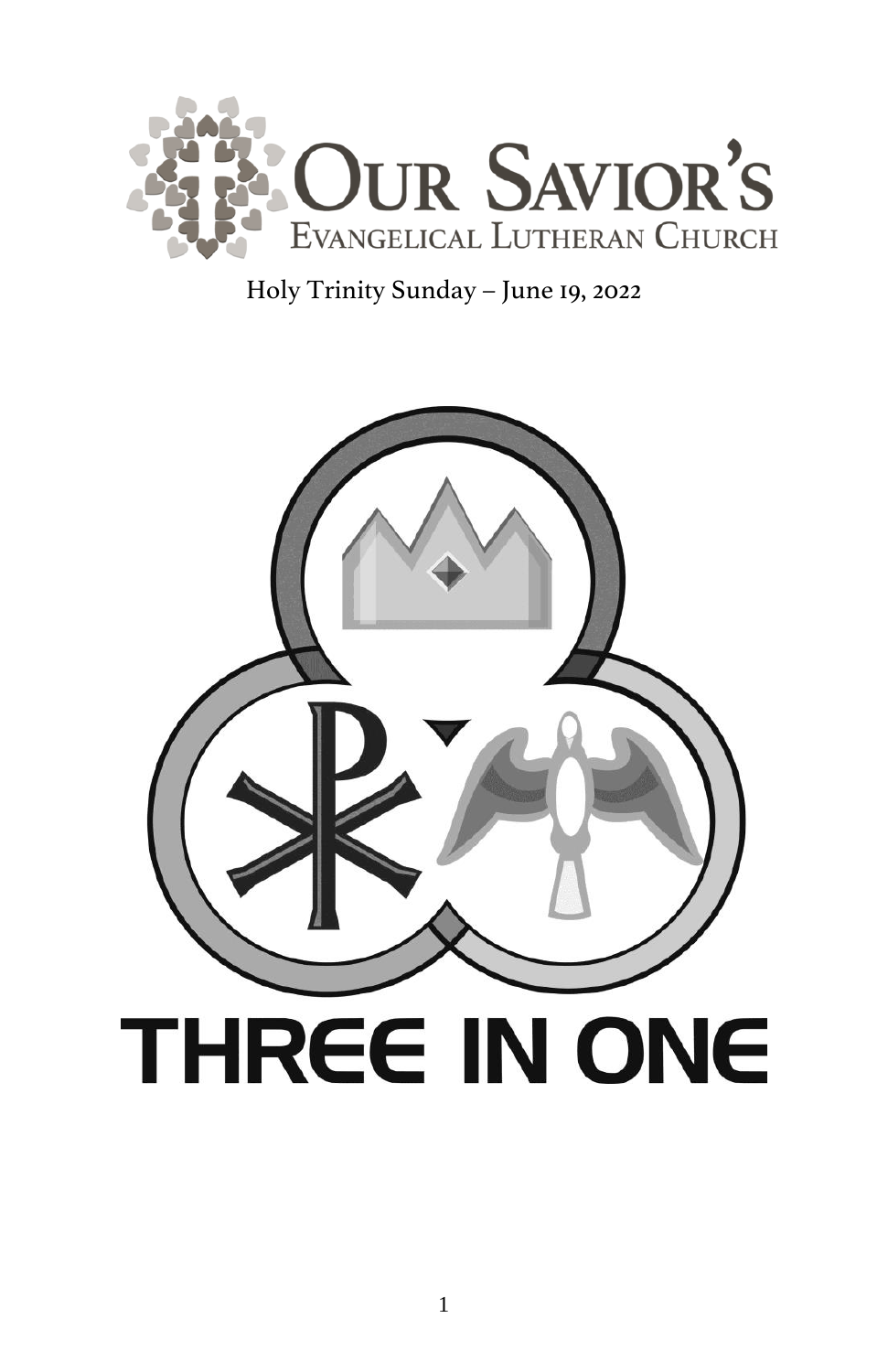# **Welcome to Worship!**

We welcome you for worship this First Sunday after the Pentecost. Today's hymns, prayers, and readings emphasize the greatness, majesty, uniqueness, and undeserved love of the one true and living God who is Triune. This means that, though God reveals himself as having three persons (Father, Son, and Holy Spirit), yet he remains only one God and not three Gods. May God bless our worship as we give him our thanks for giving us faith to know and trust in him for our salvation.

# **Prayer before Worship**

"Triune God, O be our stay and let us perish never! Cleanse us from our sins, we pray, and grant us life forever. Keep us from the evil one; uphold our faith most holy, and let us trust you solely with humble hearts and lowly. Let us put God's armor on, with all true Christians running our heav'nly race and shunning the devil's wiles and cunning. Amen, amen! This be done; so sing we, "Alleluia!'" (Christian Worship, #482)

# **Athanasian Creed**

The section of the Athanasian Creed used today is the portion that confesses the Bible's teaching about the Triune God. This portion serves as a very fitting confession of faith for Trinity Sunday. The entire text of the Athanasian Creed may be found on pages 284-285 in Christian Worship.

# **Serving You in Worship**

- Minister Pastor Jeff Mahnke
- Organist Marie Kurth
- Ushers Bill Unruh, Tony Sulko *(Next Sunday – Rick & Karen Leopold)*

# **Acknowledgments**

Setting One from Christian Worship

Unless otherwise indicated, Scripture quotations are from The Holy Bible, New International

Version", NIV". Copyright © 1973, 1978, 1984, 2011 by Biblica, Inc.™ Used by permission of Zondervan. All rights reserved worldwide.

Software distributed in partnership with Northwestern Publishing House.

Created by Christian Worship: Service Builder © 2022 Concordia Publishing House.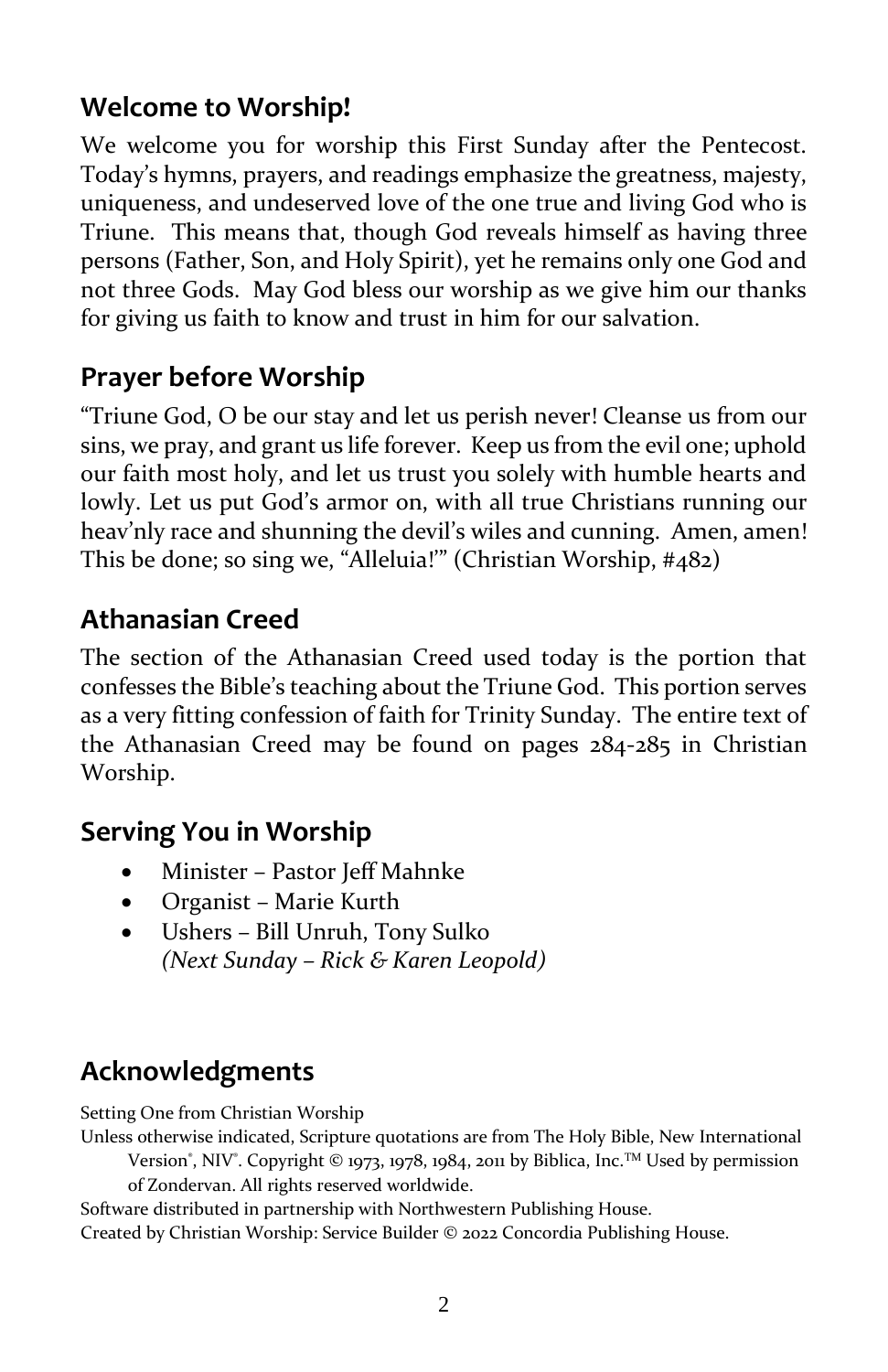# **Our Worship**

**Opening Hymn CW483**  *Holy, Holy, Holy! Lord God Almighty*

- 1 Holy, holy, holy! Lord God Almighty! Early in the morning our song shall rise to thee. Holy, holy, holy, merciful and mighty! God in three persons, blessèd Trinity!
- 2 Holy, holy, holy! All the saints adore thee, casting down their golden crowns around the glassy sea; cherubim and seraphim falling down before thee, which wert and art and evermore shalt be.
- 3 Holy, holy, holy! Though the darkness hide thee, though the eye of sinful man thy glory may not see, only thou art holy; there is none beside thee, perfect in pow'r, in love, and purity.
- 4 Holy, holy, holy! Lord God Almighty! All thy works shall praise thy name in earth and sky and sea. Holy, holy, holy, merciful and mighty! God in three persons, blessèd Trinity!

```
Text: Reginald Heber, 1783–1826, alt.
Text: Public domain
```
### *Stand*

In the name of the Father and of the  $+$  Son and of the Holy Spirit. **Amen.**

If we claim to be without sin, we deceive ourselves and the truth is not in us.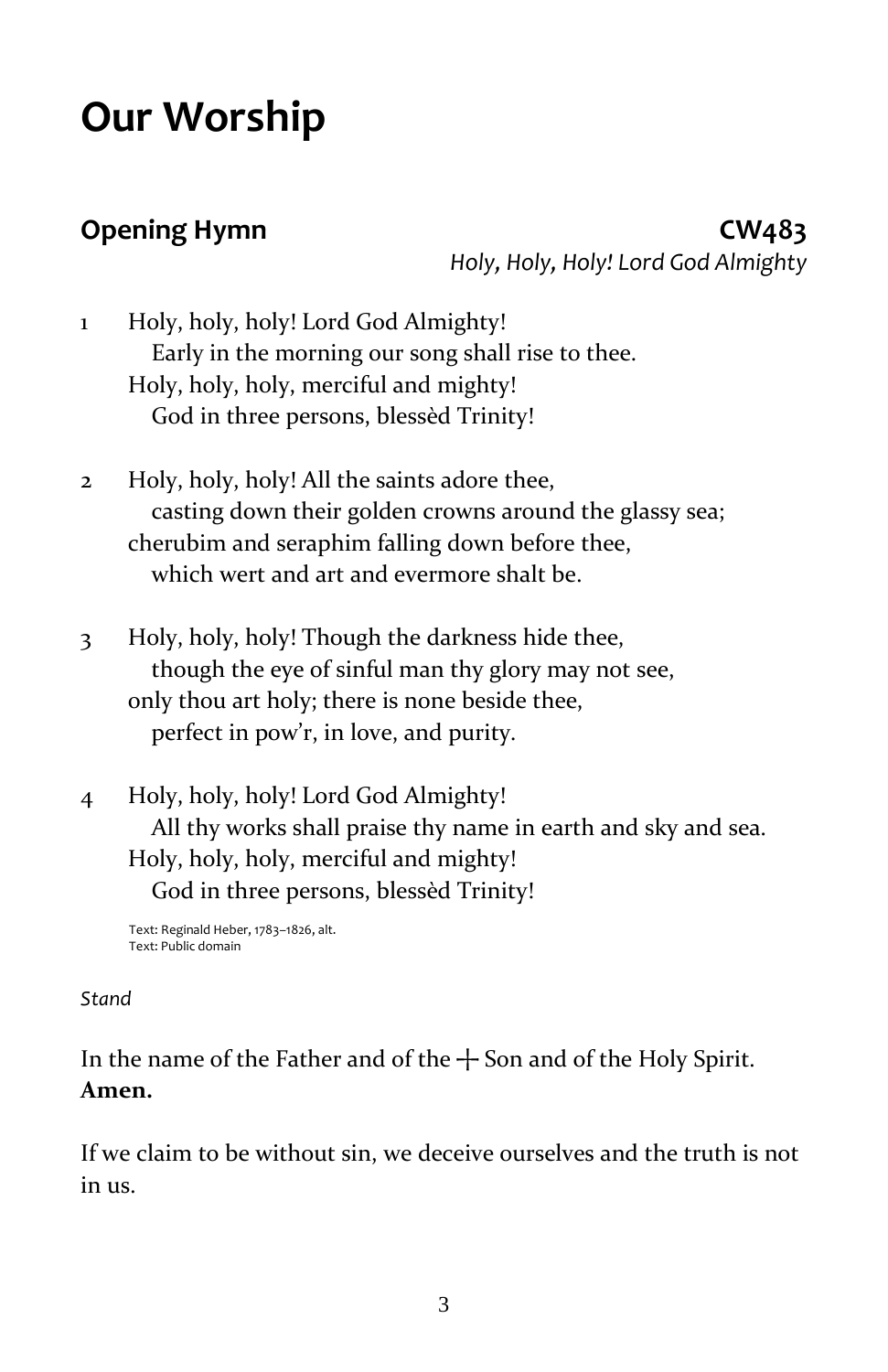**If we confess our sins, God is faithful and just and will forgive us our sins and purify us from all unrighteousness.**

Let us confess our sins to the Lord. **Holy God, gracious Father, I am sinful by nature and have sinned against you in my thoughts, words, and actions. I have not loved you with my whole heart; I have not loved others as I should. I deserve your punishment both now and forever. But Jesus, my Savior, paid for my sins with his innocent suffering and death. Trusting in him, I pray: God, have mercy on me, a sinner.**

*Silence for meditation and reflection*

Our gracious Father in heaven has been merciful to us. He sent his only Son, Jesus Christ, who gave his life as the atoning sacrifice for the sins of the whole world. Therefore, as a called servant of Christ and by his authority, I forgive you all your sins in the name of the Father and of the  $+$  Son and of the Holy Spirit.

**Amen.**

In peace let us pray to the Lord. **Lord, have mercy.**

For the peace from above and for our salvation, let us pray to the Lord. **Lord, have mercy.**

For the peace of the whole world, for the well-being of the Church of God, and for the unity of all, let us pray to the Lord. **Lord, have mercy.**

For this holy house and for all who offer here their worship and praise, let us pray to the Lord. **Lord, have mercy.**

Help, save, comfort, and defend us, gracious Lord. **Amen.**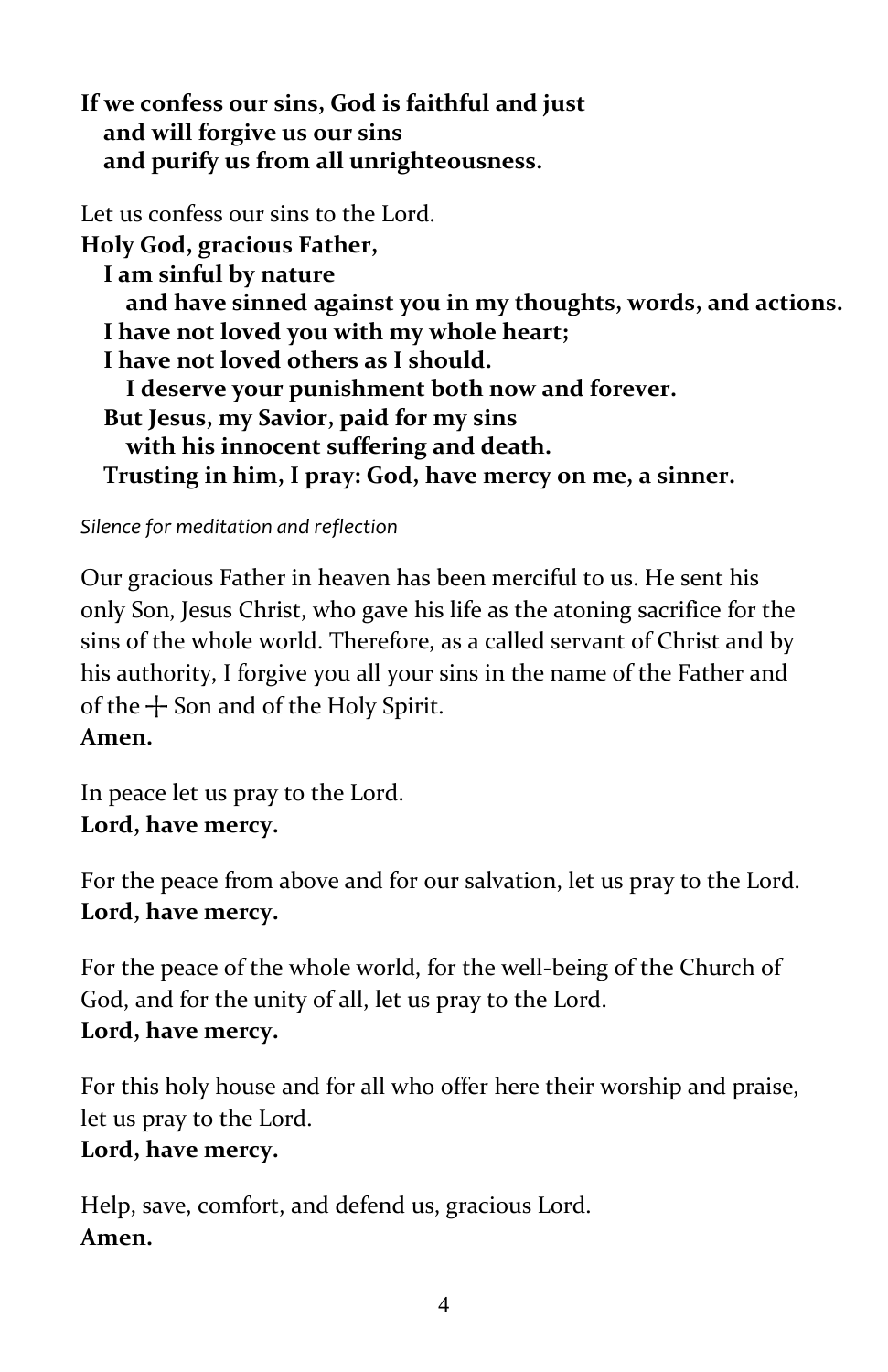# **Glory to God in the Highest**

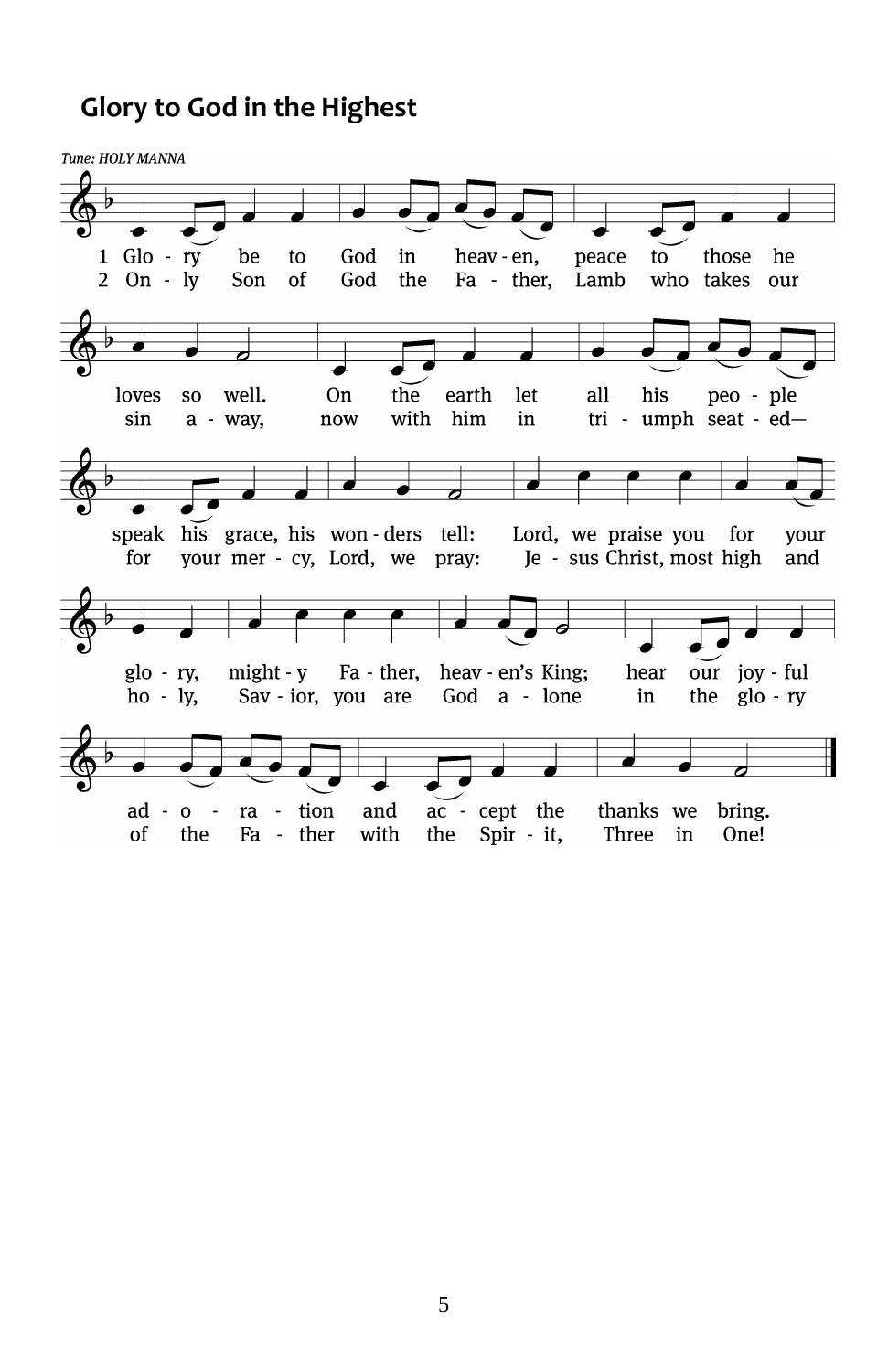# **The Word**

The Lord be with you. **And also with you.**

Let us pray.

Almighty God and Father, dwelling in majesty and mystery, filling and renewing all creation by your eternal Spirit, and manifesting your saving grace through our Lord Jesus Christ, in mercy cleanse our hearts and lips that, free from doubt and fear, we may ever worship you, one true, immortal God, with your Son and the Holy Spirit, living and reigning, now and forever.

**Amen.**

*Be seated*

# **First Reading** *Numbers 6:22–27*

<sup>22</sup>The LORD said to Moses, <sup>23"</sup>Tell Aaron and his sons, 'This is how you are to bless the Israelites. Say to them:

<sup>24" '</sup> "The LORD bless you and keep you; <sup>25</sup>the LORD make his face shine on you and be gracious to you; <sup>26</sup>the LORD turn his face toward you and give you peace." '

<sup>27</sup>"So they will put my name on the Israelites, and I will bless them."

The Word of the Lord. **Thanks be to God.**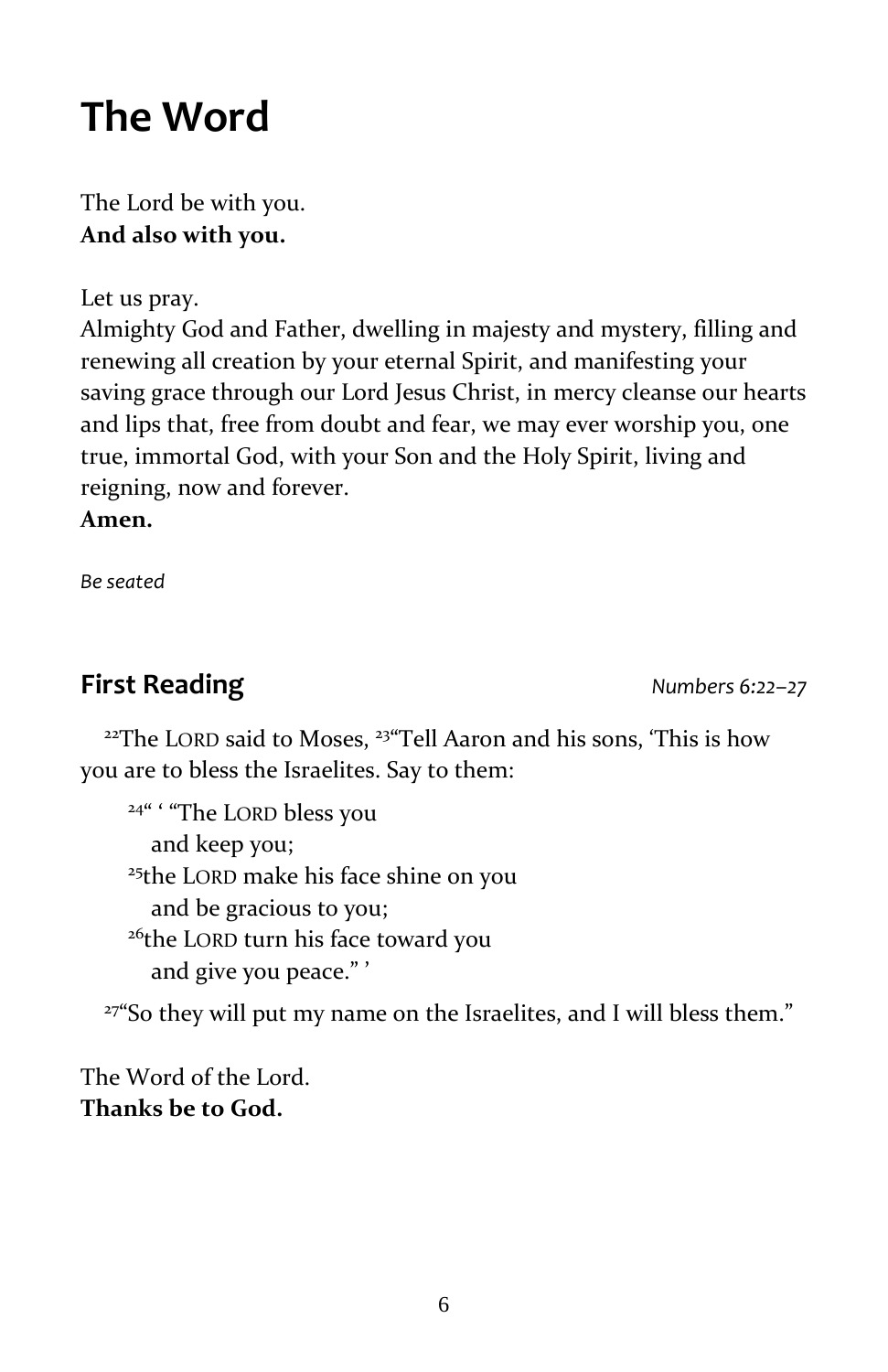**Psalm 8A** *O LORD, Our Lord*



When I consider your heavens, the work of your / fingers,

the moon and the stars, which you have / set in place,

what is a human being that you are mind- / ful of him,

a Son of Man that you / care for him? *Refrain*

You have made him a little lower than the / angels and crowned him with glory and / honor. You made him ruler over the works / of your hands; you put everything un- / der his feet. **Glory be to the Father and** / **to the Son** **and to the Holy** / **Spirit, as it was in the be-** / **ginning,** **is now, and will be forever.** / **Amen.** *Refrain*

Tune: Kurt J. Eggert Setting: Dale A. Witte Text: Public domain Tune: © 1993 Kurt J. Eggert, admin. Northwestern Publishing House. Used by permission: OneLicense no. 716671 Setting: © 2021 Dale A. Witte, admin. Northwestern Publishing House. Used by permission: OneLicense no. 716671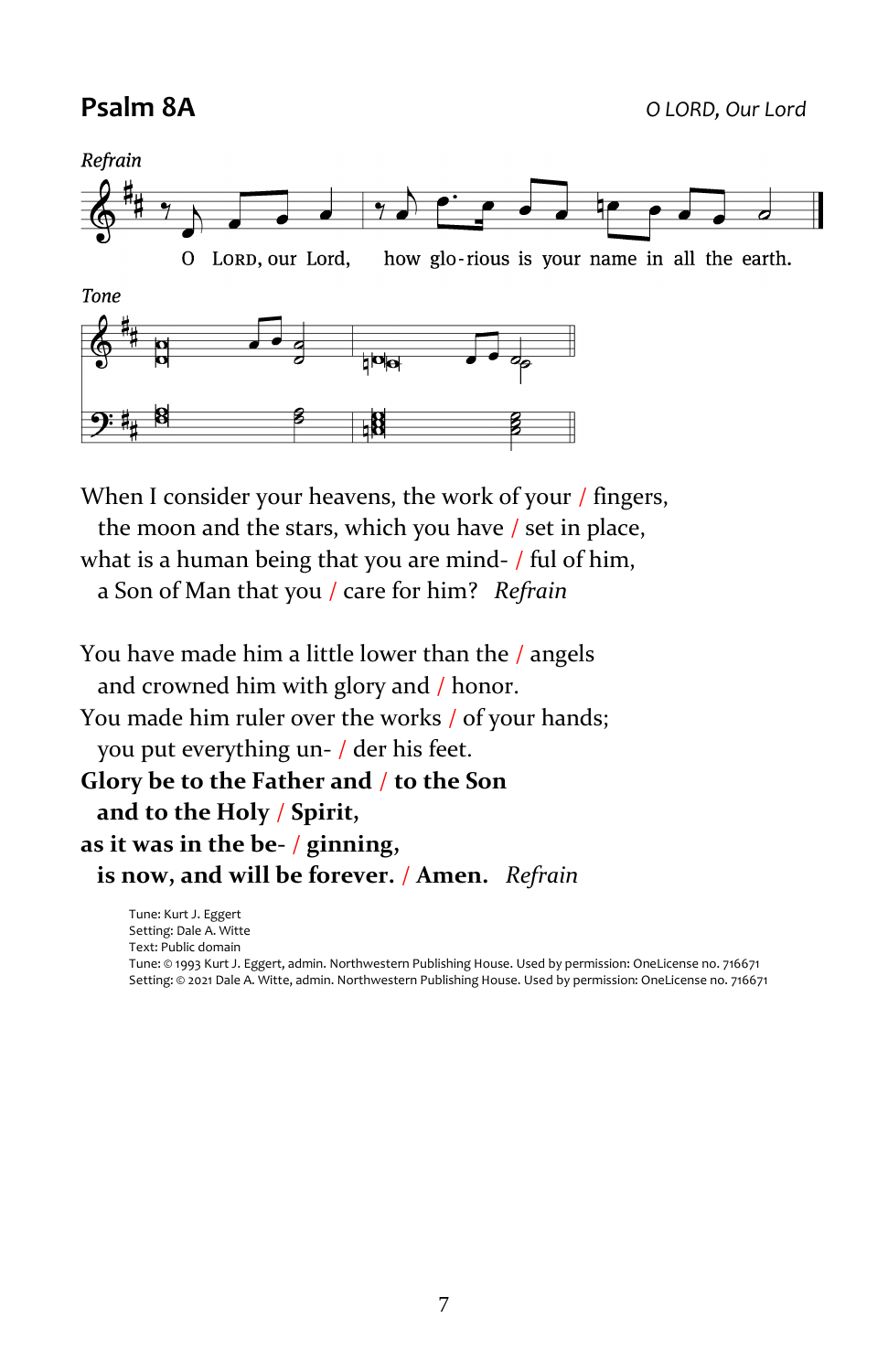# **Second Reading** *Romans 5:1–5*

<sup>1</sup>Therefore, since we have been justified through faith, we have peace with God through our Lord Jesus Christ, <sup>2</sup>through whom we have gained access by faith into this grace in which we now stand. And we boast in the hope of the glory of God. <sup>3</sup>Not only so, but we also glory in our sufferings, because we know that suffering produces perseverance; <sup>4</sup>perseverance, character; and character, hope. <sup>5</sup>And hope does not put us to shame, because God's love has been poured out into our hearts through the Holy Spirit, who has been given to us.

The Word of the Lord. **Thanks be to God.**

*Stand*



Tune: © 2021 Northwestern Publishing House. Used by permission: OneLicense no. 716671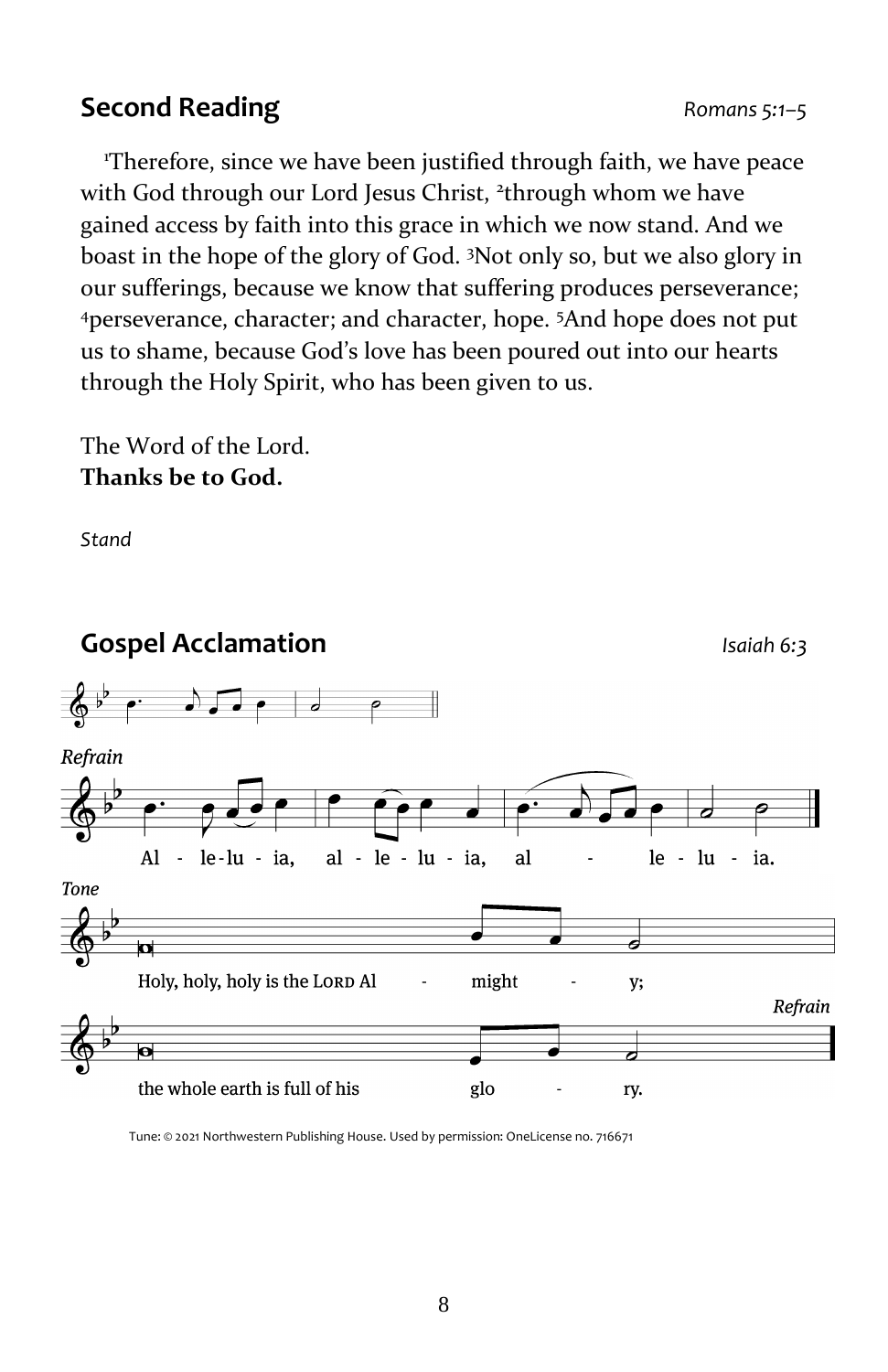<sup>12"</sup>I have much more to say to you, more than you can now bear. <sup>13</sup>But when he, the Spirit of truth, comes, he will guide you into all the truth. He will not speak on his own; he will speak only what he hears, and he will tell you what is yet to come. <sup>14</sup>He will glorify me because it is from me that he will receive what he will make known to you. <sup>15</sup>All that belongs to the Father is mine. That is why I said the Spirit will receive from me what he will make known to you."

The Gospel of the Lord. **Praise be to you, O Christ!**

*Be seated*

**Children's Message**

### **Hymn of the Day CW 481** *Alleluia! Let Praises Ring*

1 Alleluia! Let praises ring! To God the Father let us bring our songs of adoration. To him through everlasting days be worship, honor, pow'r, and praise whose hand sustains creation. Singing, ringing: holy, holy, God is holy; spread the story of our God, the Lord of glory.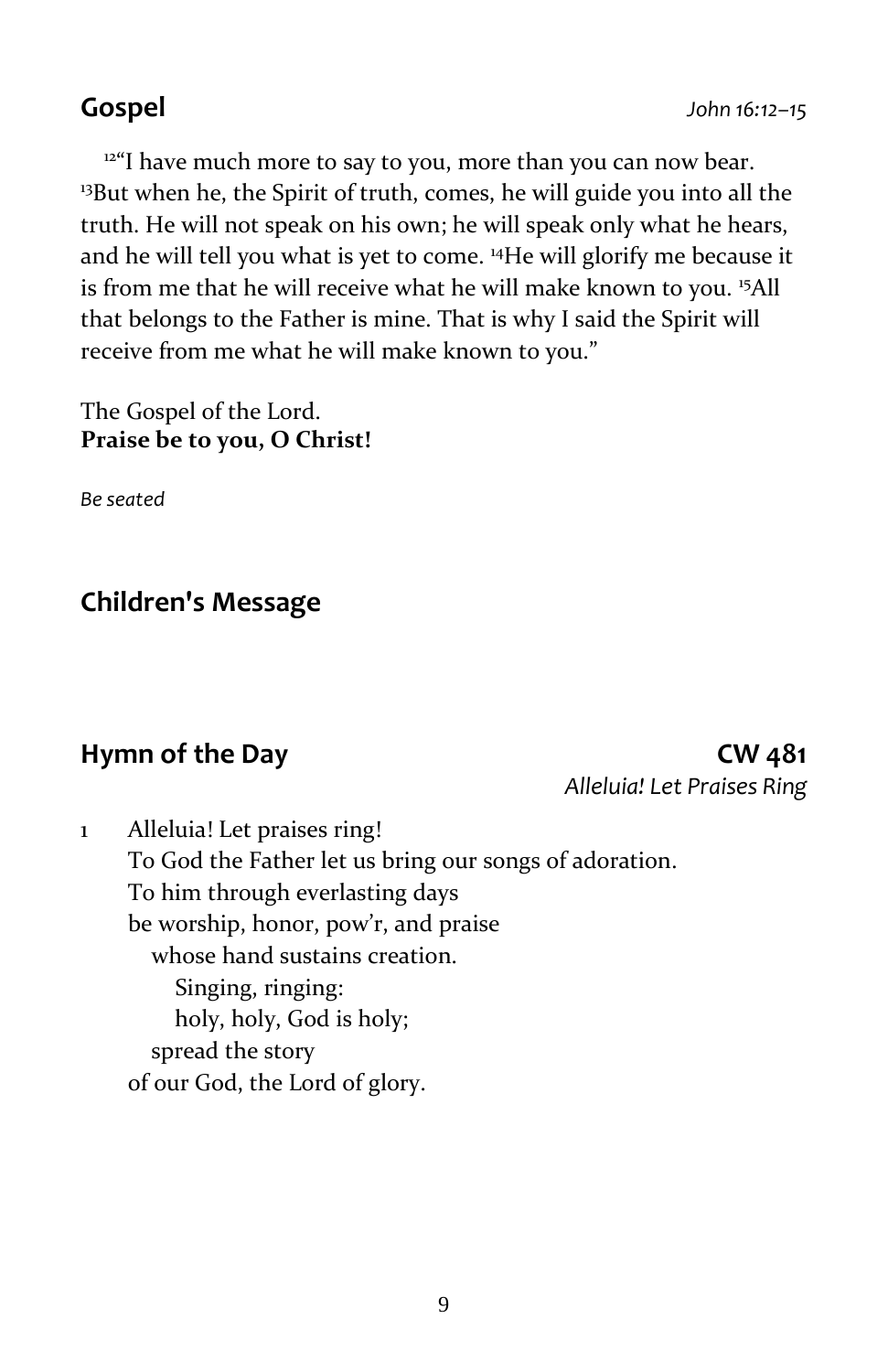2 Alleluia! Let praises ring! Unto the Lamb of God we sing, in whom we are elected. He bought his Church with his own blood, he cleansed her in that blessèd flood and as his bride selected. Holy, holy is our union and communion; his befriending gives us joy and peace unending.

3 Alleluia! Let praises ring! Unto the Holy Ghost we sing for our regeneration. The saving faith in us he wrought and us unto the Bridegroom brought, made us his chosen nation.

 Glory! Glory! Joy eternal, bliss supernal; there is manna and an endless, glad hosanna.

4 Alleluia! Let praises ring! Unto our triune God we sing; blest be his name forever! With angel hosts let us adore and sing his praises more and more for all his grace and favor. Singing, ringing: holy, holy, God is holy; spread the story of our God, the Lord of glory!

Text: tr. The Lutheran Hymnal, 1941, alt.; Geistreiches Gesang-Buch, Darmstadt, 1698, abr. Text: Public domain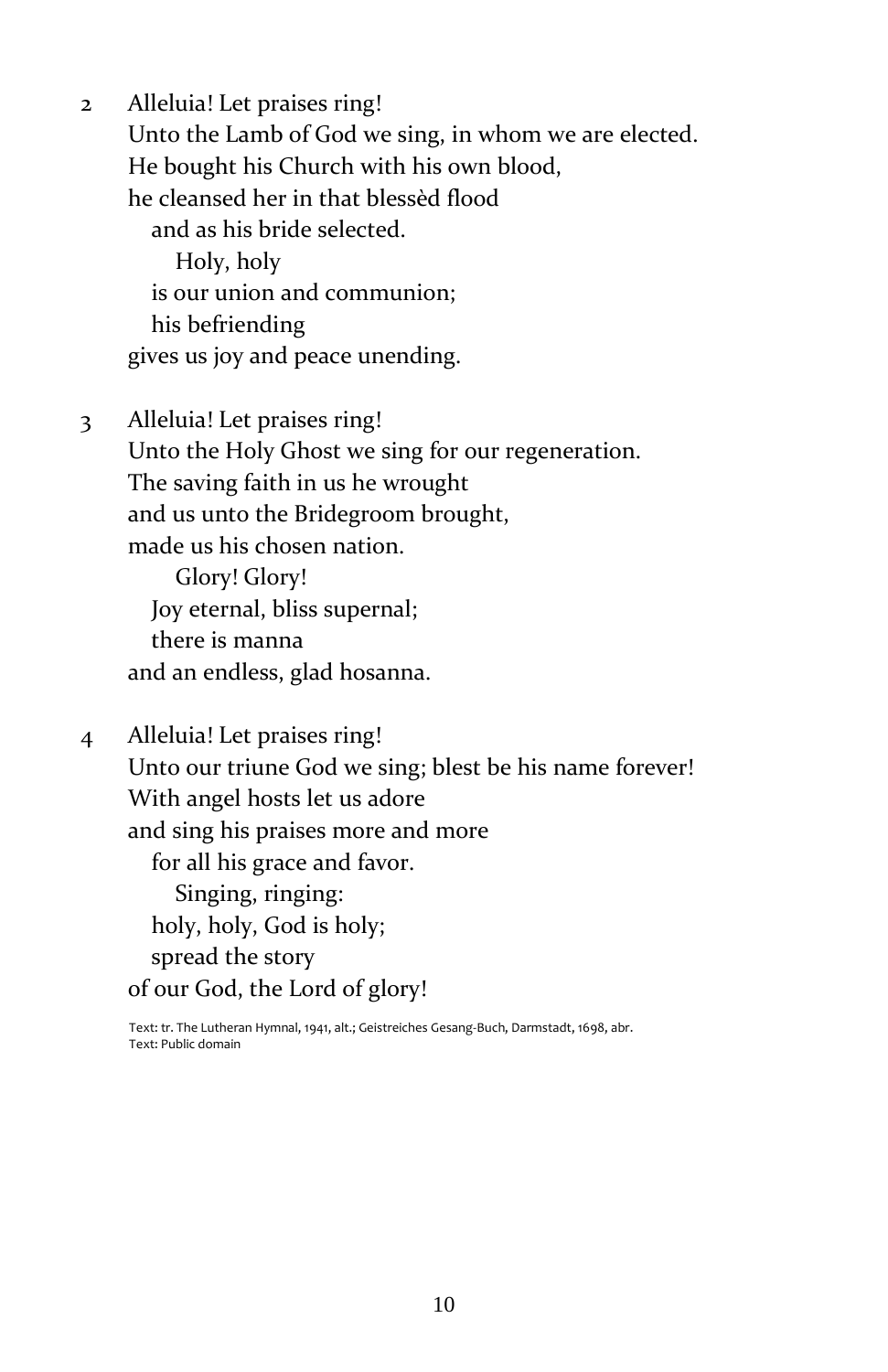*"Whoever wishes to be saved must have this conviction of the Trinity."*

# **Do you have this conviction of the Trinity?**

*Stand*

# **A Confession of Faith for Trinity Sunday**

*On this Trinity Sunday we confess portions of the Athanasian Creed. This creed is named after St. Athanasius, a staunch defender of the Christian faith in the fourth century. It was prepared to assist the Church in combating two errors that undermined Bible teaching. One error denied that God's Son and the Holy Spirit are of one being or Godhead with the Father. The other error denied that Jesus Christ is true God and true man in one person. The Athanasian Creed continues to serve the Christian Church as a standard of the truth. It declares that whoever rejects the doctrine of the Trinity and the doctrine of Christ is without saving faith.*

Whoever wishes to be saved must, above all else, hold to the true Christian faith.

### **Whoever does not keep this faith pure in all points will certainly perish forever.**

Now this is the true Christian faith:

### **We worship one God in three persons and three persons in one God, Without mixing the persons or dividing the divine being.**

For each person—the Father, the Son, and the Holy Spirit—is distinct, but the deity of Father, Son, and Holy Spirit is one, equal in glory and coeternal in majesty**.**

# **What the Father is, so is the Son, and so is the Holy Spirit.**

The Father is uncreated, the Son uncreated, the Holy Spirit uncreated; The Father is infinite, the Son infinite, the Holy Spirit infinite; The Father is eternal, the Son eternal, the Holy Spirit eternal;

**yet they are not three who are eternal, but there is one who is eternal, just as they are not three who are uncreated, nor three who are infinite, but there is one who is uncreated and one who is infinite.**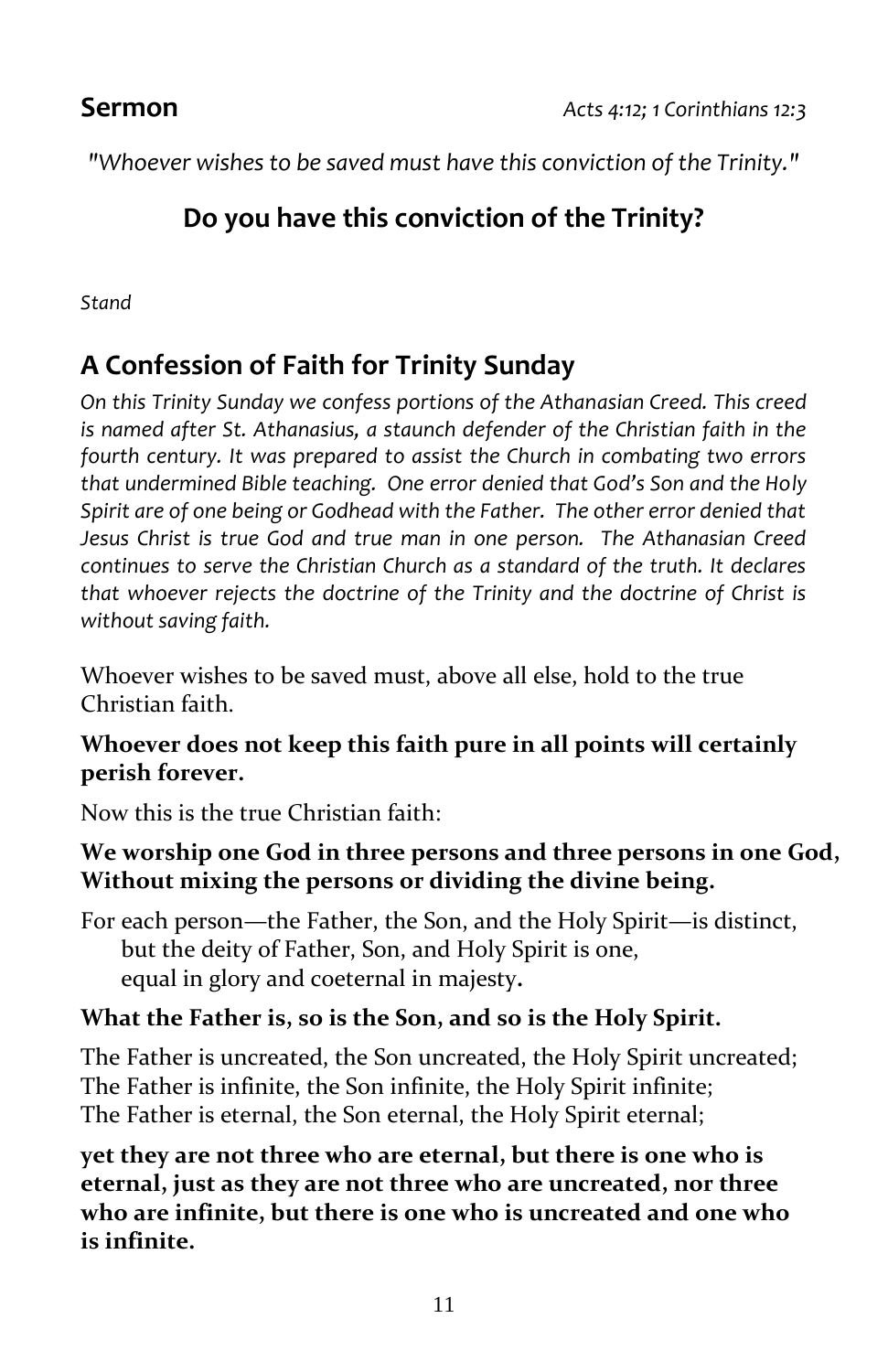In the same way the Father is almighty, the Son is almighty, the Holy Spirit is almighty; yet they are not three who are almighty, but there is one who is almighty.

### **So the Father is God, the Son is God, the Holy Spirit is God; yet they are not three Gods, but one God.**

### **So the Father is Lord, the Son is Lord, the Holy Spirit is Lord; yet they are not three Lords, but one Lord.**

For just as Christian truth compels us to confess each person individually to be God and Lord, so the true Christian faith forbids us to speak of three Gods or three Lords.

### **The Father is neither made nor created nor begotten of anyone. The Son is neither made nor created,**

**but is begotten of the Father alone.**

### **The Holy Spirit is neither made nor created nor begotten, but proceeds from the Father and the Son.**

So there is one Father, not three Fathers; one Son, not three Sons; one Holy Spirit, not three Holy Spirits. And within this Trinity none comes before or after; none is greater or inferior,

**But all three persons are coequal and coeternal, so that, in every way, as stated before, all three persons are to be worshipped as one God and one God worshipped as three persons. Whoever wishes to be saved must have this conviction of the Trinity.**

*Be seated*

# **Offering**

*Members of Our Savior's give generous and free will gifts to honor the Lord and support our ministry of the gospel. Guests are welcome to give but should not feel obligated to do so.* 

*As the offering is gathered, please sign the Friendship Register located at the center aisle end of the pew.*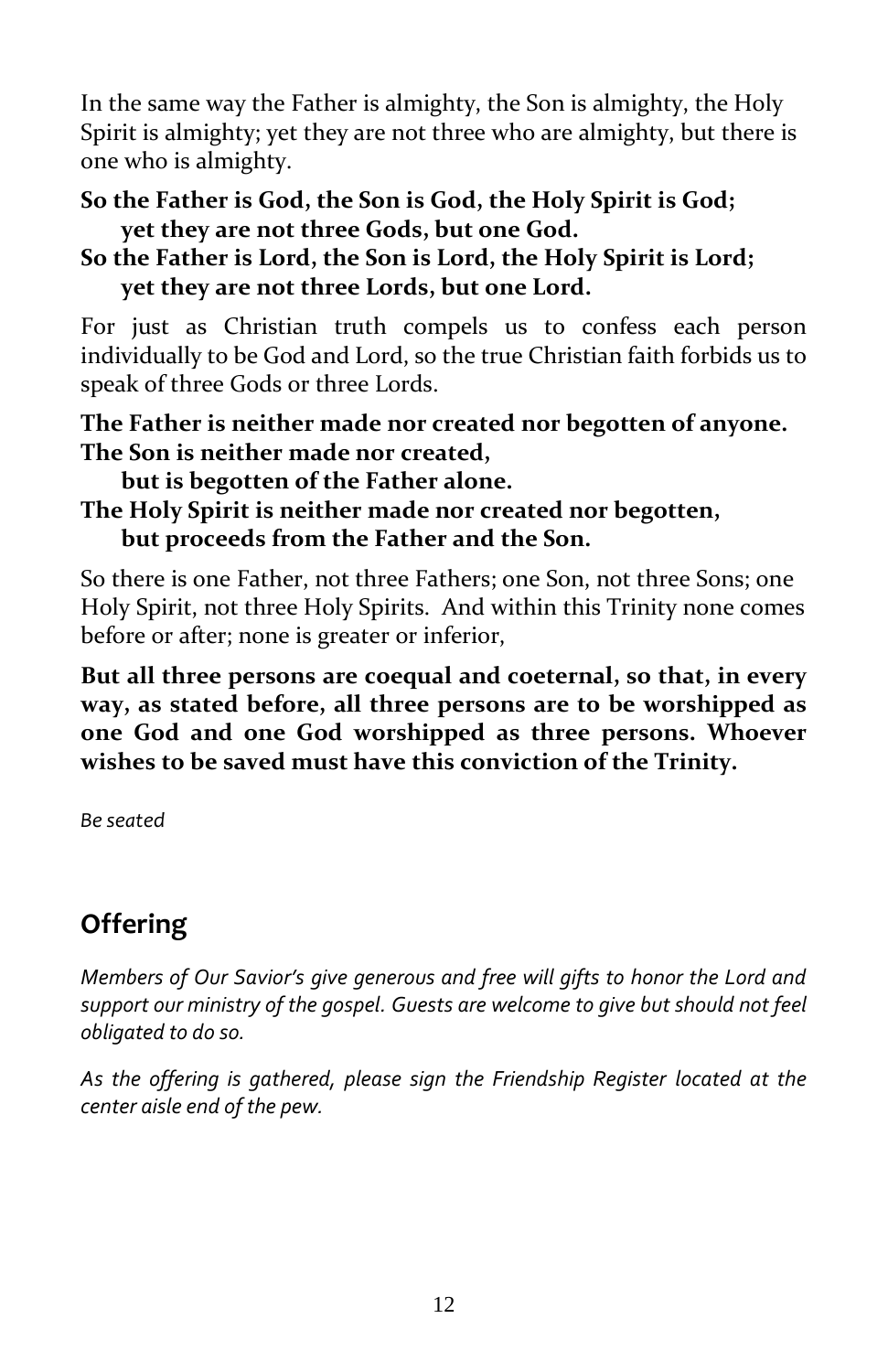### **Hymn CW 484** *Oh, That I Had a Thousand Voices*

1 Oh, that I had a thousand voices to praise my God with thousand tongues! My heart, which in the Lord rejoices, would then proclaim in grateful songs to all, wherever I might be, what great things God has done for me.

2 Dear Father, endless praise I render for soul and body, nobly joined; I praise you, guardian kind and tender, for all the daily joys I find so richly spread on ev'ry side and freely for my use supplied.

3 I praise you, Savior, whose compassion has brought you down to ransom me. Your pitying heart sought my salvation; you bore the cross triumphantly, brought me from bondage full release, made me your own, and gave me peace.

4 Glory and praise, still onward reaching, be yours, O Spirit of all grace, whose holy pow'r and faithful teaching give me among your saints a place. Whatever good by me is done is worked by grace divine alone.

5 Shall I not then be filled with gladness? Shall I not praise you evermore and triumph over fear and sadness, although my cup of woe runs o'er? Though heav'n and earth shall disappear, your endless love is ever near.

> Text: tr. The Lutheran Hymnal, 1941, alt.; Johann Mentzer, 1658–1734, abr. Text: © 1941 Concordia Publishing House. Used by permission: OneLicense no. 716671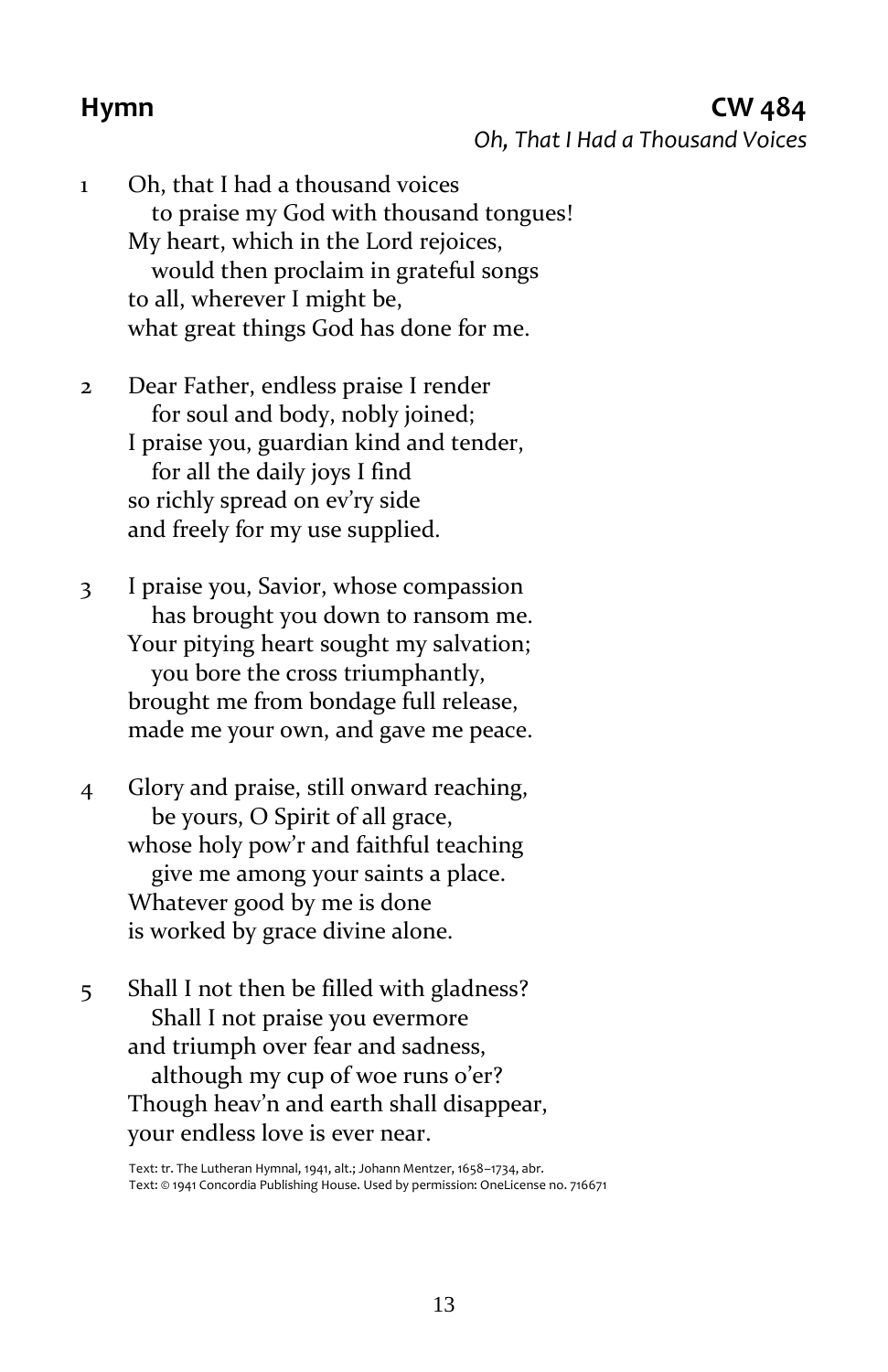# **Prayer of the Church**

Blessed Father, from you comes all that is, and we are forever indebted to your grace for the gift of life. Receive this day our special thanks for the redemption you have provided in Jesus Christ, your Son, and for the work of the Spirit in bringing us to know you by faith and to be adopted as your children by Baptism into the name of the Father, Son and Holy Spirit. Lord, in your mercy,

### **hear our prayer.**

Blessed Father, you desire not the death of the sinner but that all may live. Grant your Holy Spirit, that hearing your Word all people may be brought to repentance and may confess with us their faith in Jesus Christ as Lord. Lord, in your mercy,

### **hear our prayer.**

Blessed Father, you have revealed yourself to us in Christ, that we may know you by faith and confess you before the world. Give us your Spirit, that all churches may confess truly and faithfully your Word and live in harmony of doctrine and life, in anticipation of that day when we shall kneel together at your altar. Lord, in your mercy,

### **hear our prayer.**

Blessed Father, you have established marriage and sanctified the home to be a place of blessing and love. Give to parent and child the courage to love as you have loved us. Unite them in their common life by your Spirit to know Jesus and serve him. Bless the single with chastity, comfort the widowed, protect the orphan and defend the helpless. Lord, in your mercy,

### **hear our prayer.**

Blessed Father, you have suffered fully the cost of love through your Son. Give healing and peace to all the afflicted, the grieving and the dying. Give them all that is needful, that they may endure their illness confident of your presence. Supply them with grace sufficient for their every need. Lord, in your mercy,

### **hear our prayer.**

*Special prayers and intercessions may follow*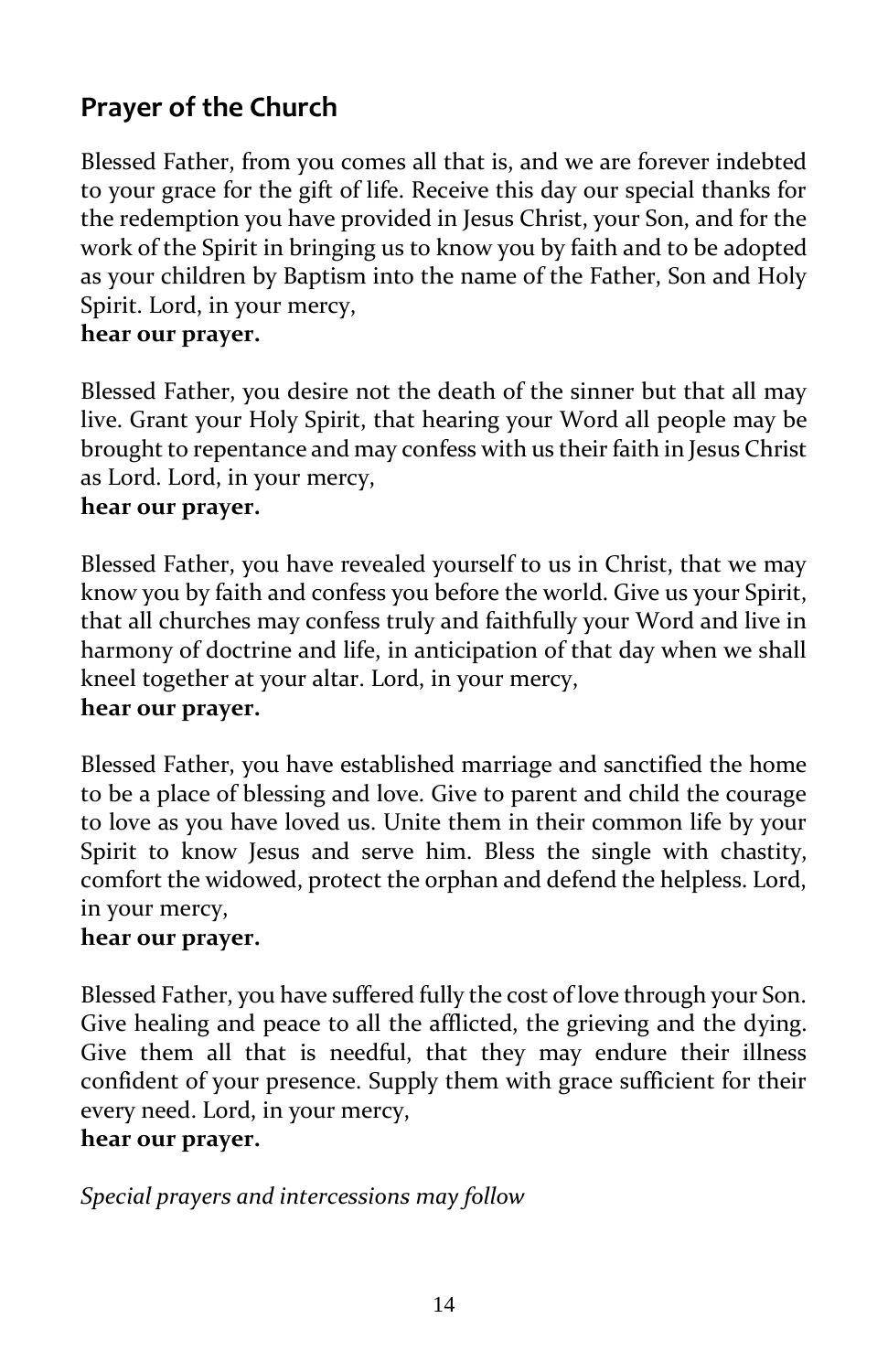Blessed Father, your Son was the voice that spoke all things into existence, and your grace still preserves all that you have made. You did not abandon your people when they abandoned you, but you have delivered us by the blood of Christ. Grant us your Spirit, that we may know your Word and keep it in faith through all the days of our earthly pilgrimage until we are joined with all your redeemed people, in your presence forevermore; through Jesus Christ, your Son, our Lord, who has also taught us to pray:

# **Lord's Prayer**

**Our Father in heaven, hallowed be your name, your kingdom come, your will be done on earth as in heaven. Give us today our daily bread. Forgive us our sins, as we forgive those who sin against us. Lead us not into temptation, but deliver us from evil. For the kingdom, the power, and the glory are yours now and forever. Amen.**

# **Blessing**

The Lord bless you and keep you. The Lord make his face shine on you and be gracious to you. The Lord look on you with favor and  $+$  give you peace. **Amen.**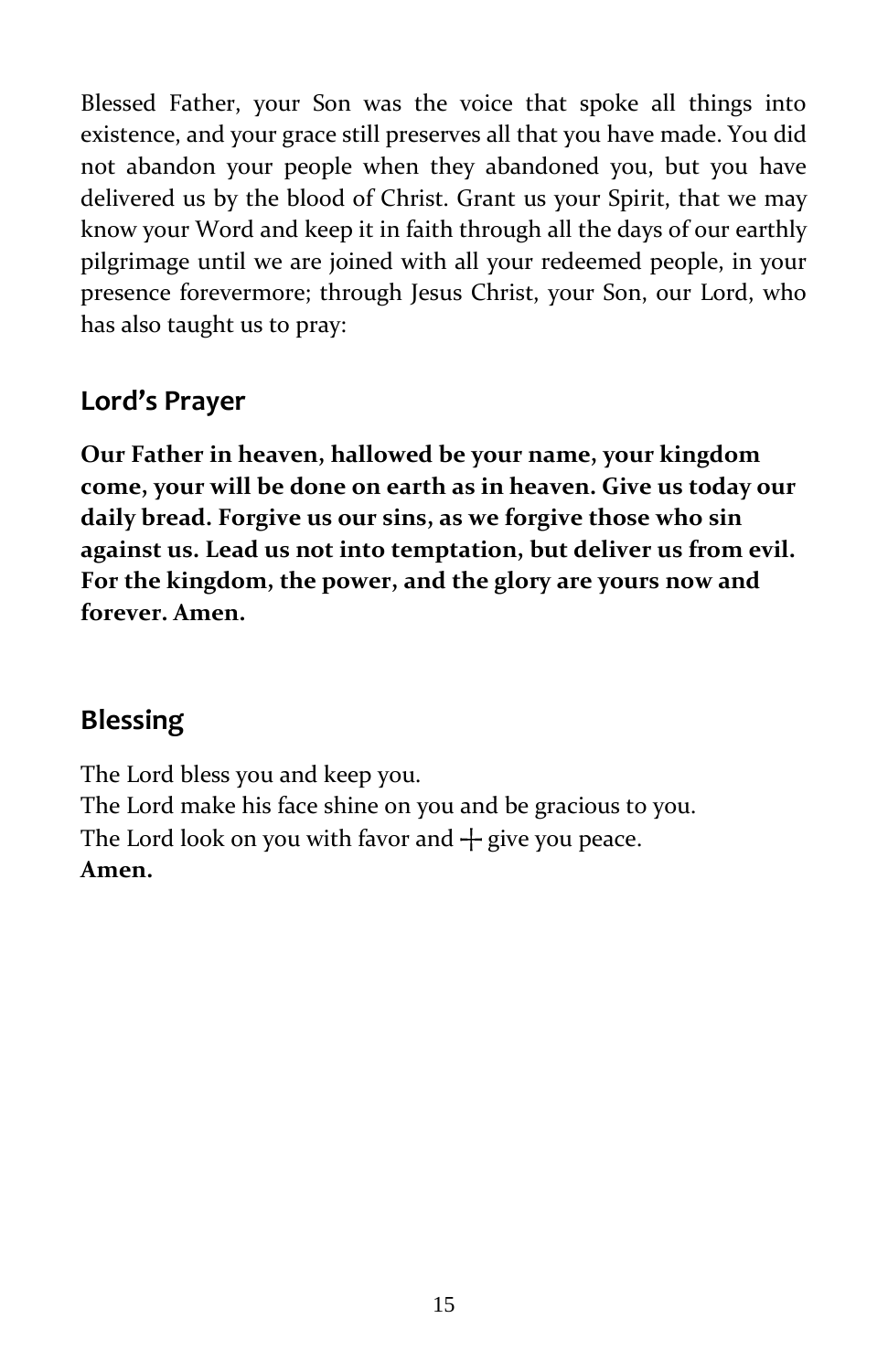### **Closing Hymn CW 927** *Lord, Dismiss Us with Your Blessing*

- 1 Lord, dismiss us with your blessing; fill our hearts with joy and peace. Let us each, your love possessing, triumph in redeeming grace. O refresh us, O refresh us, trav'ling through this wilderness.
- 2 Thanks we give and adoration for the gospel's joyful sound; may the fruits of your salvation in our hearts and lives abound! Ever faithful, ever faithful to your truth may we be found.
- 3 So whene'er the signal's given us from earth to call away, borne on angels' wings to heaven, glad the summons to obey, may we ever, may we ever reign with Christ in endless day.

Text: attr. John Fawcett, 1740–1817, alt. Text: Public domain

# *Thank you for worshiping with us! May God richly bless your week.*

\_\_\_\_\_\_\_\_\_\_\_\_\_\_\_\_\_\_\_\_\_\_\_\_\_\_\_\_\_\_\_\_\_\_\_\_\_\_\_\_\_\_\_\_\_\_\_\_\_\_\_\_\_\_\_\_\_\_\_\_\_\_\_\_\_\_\_\_\_\_\_\_\_\_\_\_\_

*\_\_\_\_\_\_\_\_\_\_\_\_\_\_\_\_\_\_\_\_\_\_\_\_\_\_\_\_\_\_\_\_\_\_\_\_\_\_\_\_\_\_\_\_\_\_\_\_\_\_\_\_*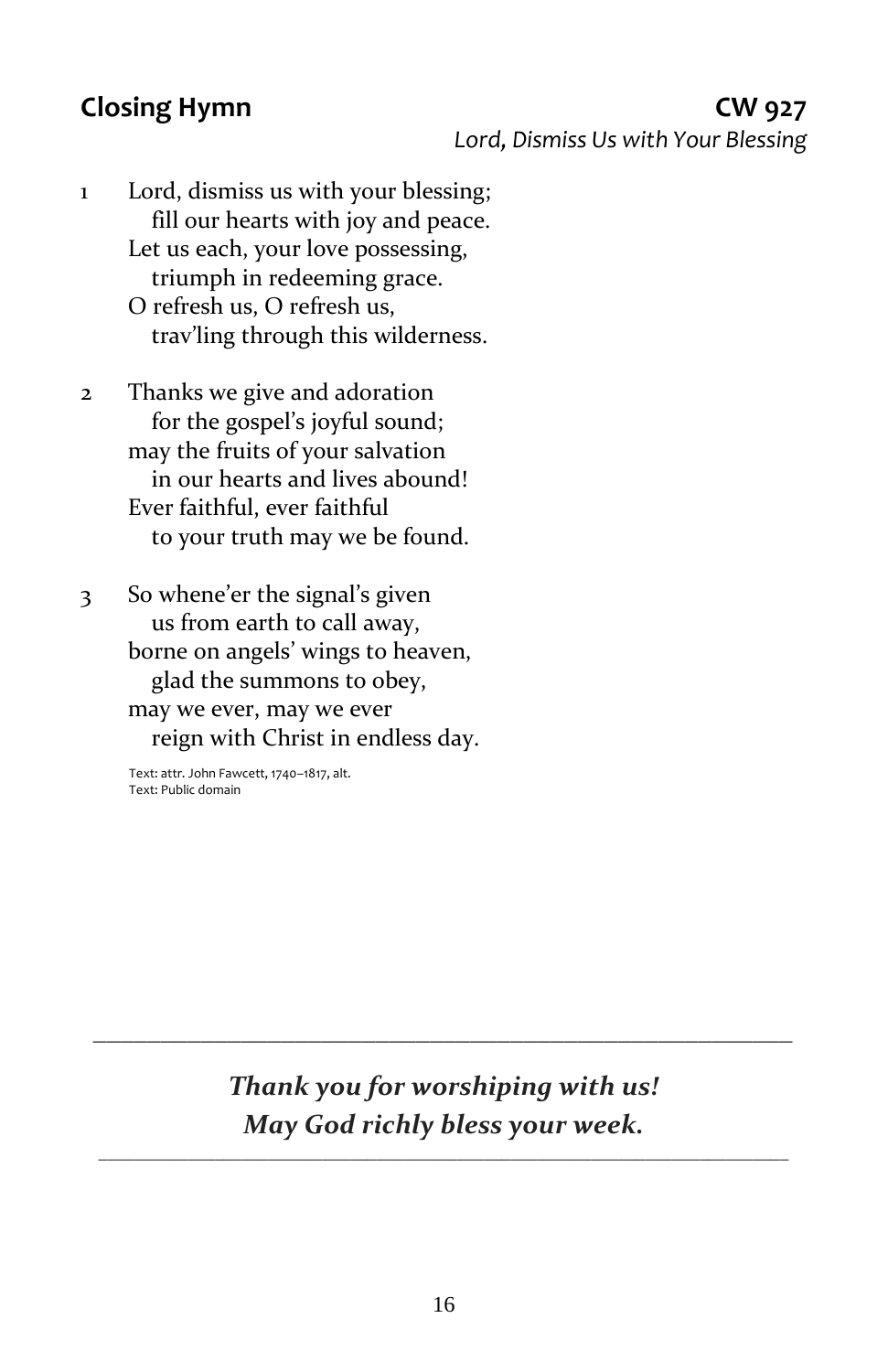| This Week's Opportunities for Growing in Christ |                     |                                                                 |  |  |  |
|-------------------------------------------------|---------------------|-----------------------------------------------------------------|--|--|--|
| <b>Today</b>                                    | 9:00 AM<br>10:10 AM | Worship<br><b>Congregational Meeting</b><br>Happy Father's Day! |  |  |  |
| <b>Saturday</b>                                 |                     | OS Day at Dime & Dollar                                         |  |  |  |
| Sunday 6/26                                     | $9:00$ AM           | Worship with Communion                                          |  |  |  |

# **Serving the Pastoral Vacancy**

Pastor Jeff Mahnke from St Peter Lutheran Church is serving as Our Savior's vacancy pastor. Should you need his pastoral guidance and service, call / text him anytime at 715.297.0132. His email address is [pastorm@mysaintpeter.org.](mailto:pastorm@mysaintpeter.org)

# **Congregational Meeting Today**

All members are encouraged to attend the congregational meeting today following our worship service. The 2022-23 budget will be presented, we'll discuss the School Choice program, and we'll extend a pastoral call.

# **Church Library**

More new books have been added to the church library! These are Christian Romantic Suspense novels. It's good reading and the books are small enough to fit into your purse, so you can read while you wait.

# **Wausau 150th Year Celebration**

On Saturday, July 23<sup>rd</sup>, the Wausau 150<sup>th</sup> year Celebration will be held. There will be a parade that will end at Marathon Park, plus live music and throw back games. We have the opportunity to run one of these games from 1:00 PM to approximately 8:00 PM. We're looking for members of the congregation who would like to volunteer for 2-3 hours to man a game. It would be a great way to highlight Our Savior's Church & School with a banner in the game booth. The prizes for the game will be provided by the city.

Anyone with questions or with interest in volunteering please contact Tim Heil @ 715-842-4573. Please leave a call back number if there is no answer.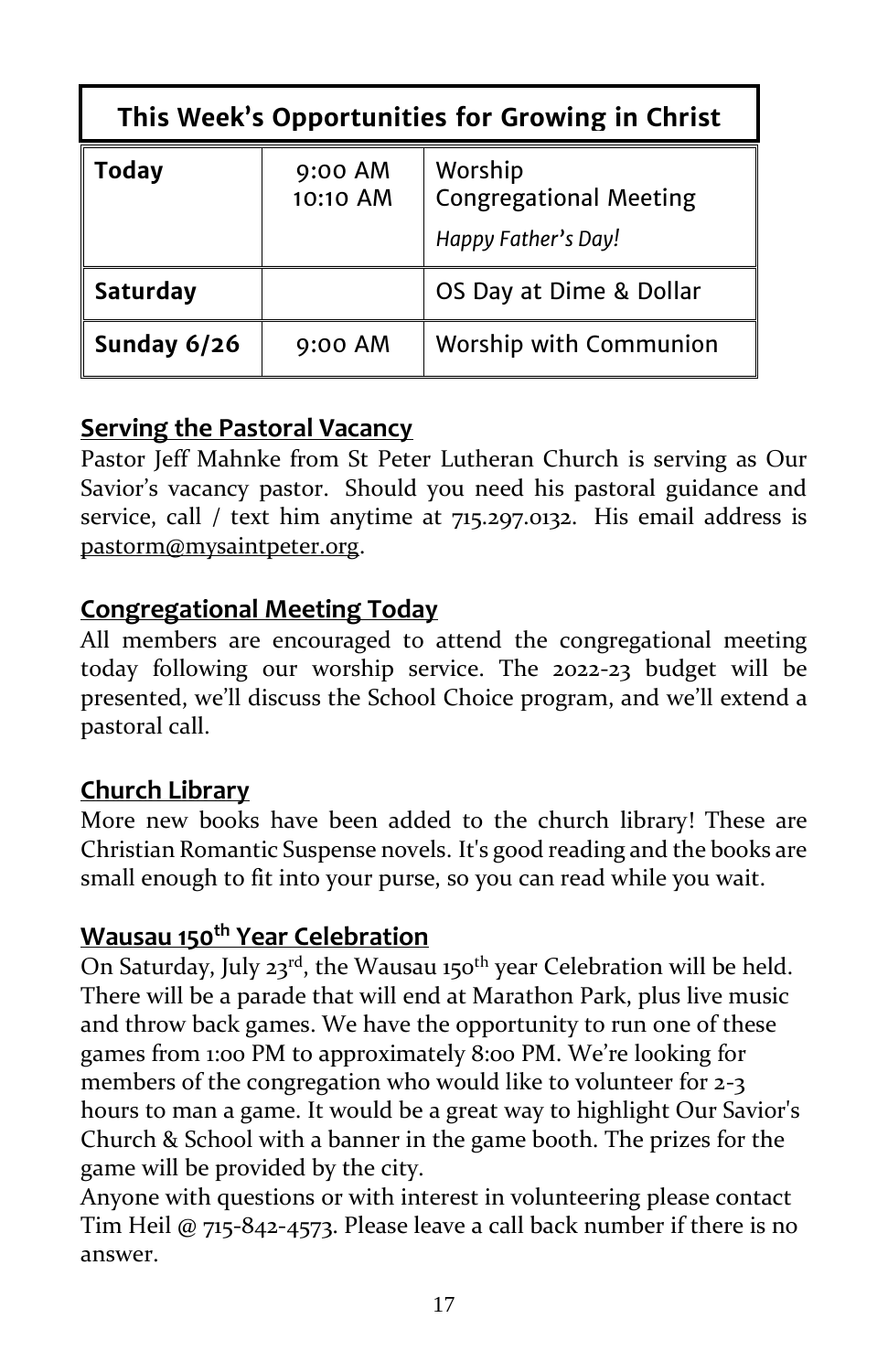# **Why Am I Getting Duplicate Mailings?**

The USPS requires a minimum of 200 pieces to qualify for a bulk mailing rate; therefore, we may need to send more than one mailing to a member household to reach that minimum. The current nonprofit bulk mailing rate is about 17 cents vs the first class rate of 58 cents (going up to 60 cents on July 10), so multiple mailings actually save us money.

# **School Custodian Position**

We will need a new school custodian before school begins. The position is part time. Please speak with Dan Hoenecke for more information.

# **Comfort For The Brokenhearted**

It was announced two weeks ago at the convention of the Western Wisconsin District that Judge emeritus John "Jack" Roemer, who was shot and killed on June  $3^{rd}$  by a home invader who apparently targeted him because of his service as a judge, was a member and the congregational president of St. Paul's Lutheran Church in Mauston. In his report, District President Pastor Mike Jensen wrote this about Judge Roemer: "Following the death of his wife, St. Paul's gospel work had become Jack's daily focus". May the Lord comfort Jack's loved ones and the St. Paul's church family with the gospel and the promise of eternal life for those who believe in Jesus Christ as their Savior.

# **Holy Land Tour**

You are invited to join Pastor emeritus Eugene Kock on his 28<sup>th</sup> tour of the Holy Land from March 27- April 5, 2023. Walk where Jesus walked! Sites that will be visited include Bethlehem, Nazareth, Capernaum, Sea of Galilee (boat ride), Garden of Gethsemane, House of Caiaphas, Garden Tomb and much, much more. After the tour, you will read the Bible like never before! For more information contact Pastor Kock directly a[t pastorkock@yahoo.com.](mailto:pastorkock@yahoo.com)

# **MLC Positions Available**

Martin Luther College is accepting applications for full-time and parttime Early Childhood Assistant Teachers, and a full-time Administrative Assistant for Environmental Services.

Interested individuals should apply online at [mlc-wels.edu/hr/.](https://r20.rs6.net/tn.jsp?f=001uExvtTrWzIE1SE9w9BqGIM4DLM2scuoOjG2p2zjHnk5jEWS7L4HJA__Fye9CFFQZ1VO9ZD-Djwr7Q4orF1ZM7JTmVEywedXx2hNkPx3PFw7-N7UCnEQW-o69U8-NkYGhHwBgKVqmPg9uTQERhPfQkQ==&c=esDZqoKaRn2PKGBUTXnd48c9MJyQ4-Jygphbh-FJVpKH4Pb4KFa7fQ==&ch=N6piJlWhyZt0GhCoy8Lb5whpDyUrS6FimyeC7no1_Tg6XaY6lGtJIw==)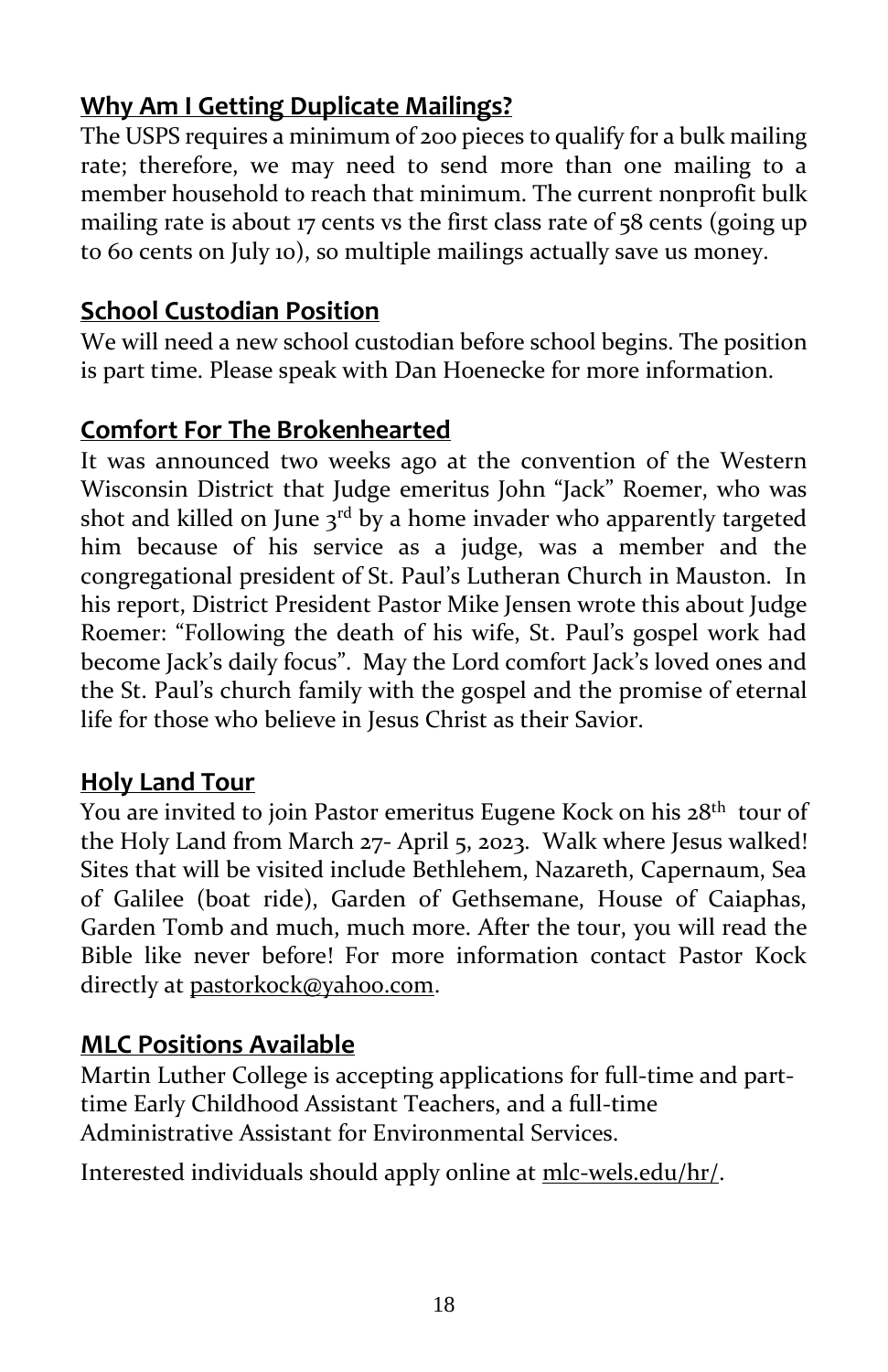| Our Stewardship of God's Gifts: June 12, 2022 |                    |                 |                  |                    |                        |  |  |
|-----------------------------------------------|--------------------|-----------------|------------------|--------------------|------------------------|--|--|
| Weekly<br>\$3,294.00                          | Vision<br>\$135.00 | Debt<br>\$95.00 | Plate<br>\$72.00 | NLHS Op<br>\$10.00 | Publications<br>\$5.00 |  |  |
| Magic Paper Box<br>\$38.40                    |                    |                 |                  |                    |                        |  |  |
|                                               |                    |                 |                  |                    |                        |  |  |

**Attendance:** Sunday, June  $12 - 70$  online  $-17$  Total =  $87$